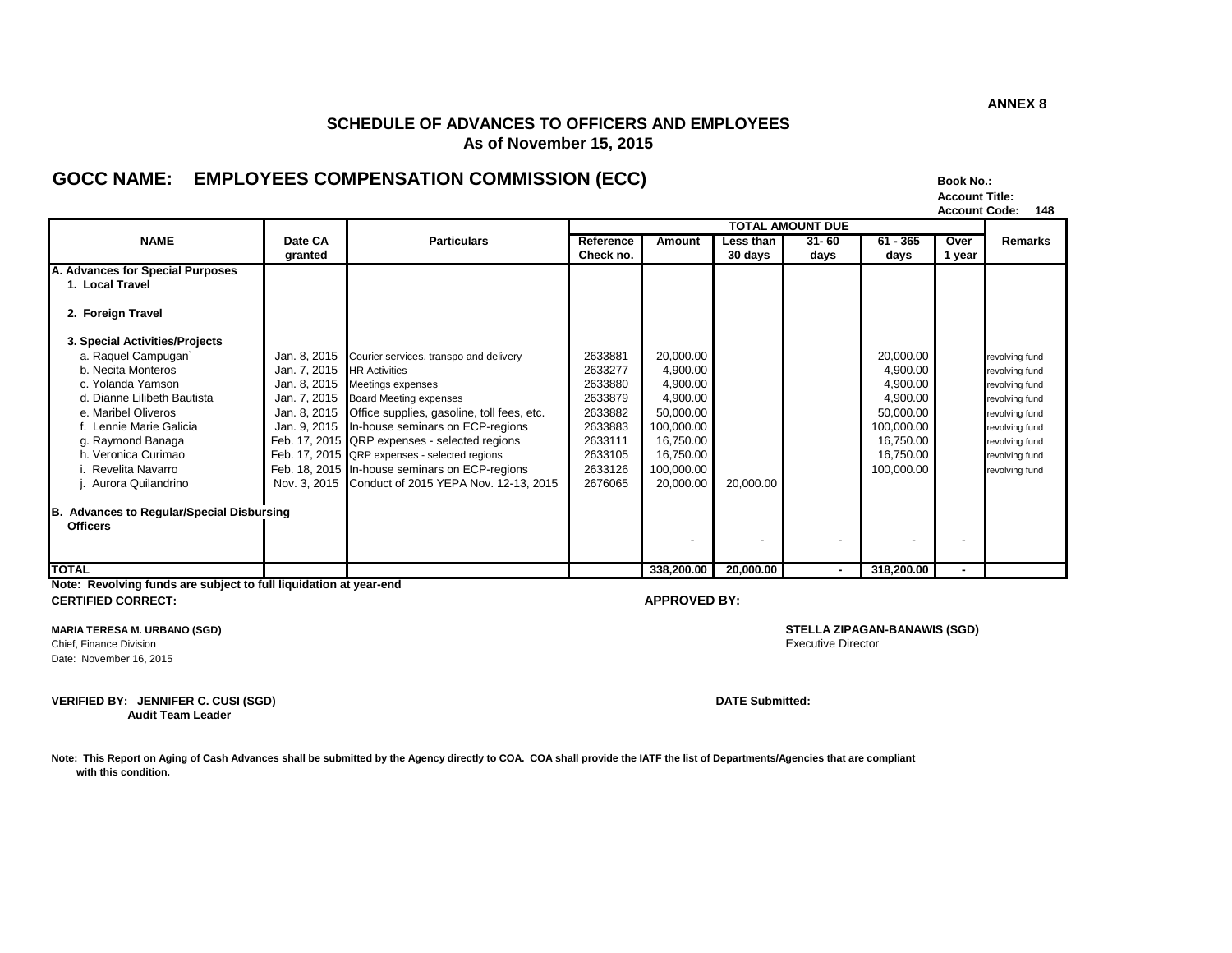### **SCHEDULE OF ADVANCES TO OFFICERS AND EMPLOYEES As of November 30, 2015**

# GOCC NAME: EMPLOYEES COMPENSATION COMMISSION (ECC) BOOK NO.:

**Account Title: Account Code: 148**

|                                                      |              |                                                          | <b>TOTAL AMOUNT DUE</b> |                       |           |                |            |        |                |
|------------------------------------------------------|--------------|----------------------------------------------------------|-------------------------|-----------------------|-----------|----------------|------------|--------|----------------|
| <b>NAME</b>                                          | Date CA      | <b>Particulars</b>                                       | Reference               | <b>Amount</b>         | Less than | $31 - 60$      | $61 - 365$ | Over   | <b>Remarks</b> |
|                                                      | granted      |                                                          | Check no.               |                       | 30 days   | days           | days       | 1 year |                |
| A. Advances for Special Purposes                     |              |                                                          |                         |                       |           |                |            |        |                |
| 1. Local Travel                                      |              |                                                          |                         |                       |           |                |            |        |                |
| a. Ma. Cecilia Maulion                               |              | Nov. 16, 2015 ECP Advocacy Nov. 24-27 Baguio City        | 2676215                 | 600.00                | 600.00    |                |            |        |                |
| b. Gene Quimpo                                       |              | Nov. 16, 2015 ECP Advocacy Nov. 24-27 Baguio City        | 2676217                 | 600.00                | 600.00    |                |            |        |                |
| c. Alice Borres                                      |              | Nov. 16, 2015 ECP Advocacy Nov. 24-27 Baguio City        | 2676219                 | 600.00                | 600.00    |                |            |        |                |
| d. Raymond Banaga                                    |              | Nov. 16, 2015 ECP Advocacy Nov. 24-27 Baguio City        | 2676218                 | 600.00                | 600.00    |                |            |        |                |
| 2. Foreign Travel                                    |              |                                                          |                         |                       |           |                |            |        |                |
|                                                      |              |                                                          |                         |                       |           |                |            |        |                |
| 3. Special Activities/Projects                       |              |                                                          |                         |                       |           |                |            |        |                |
| a. Raquel Campugan`                                  | Jan. 8, 2015 | Courier services, transpo and delivery                   | 2633881                 | 20,000.00             |           |                | 20,000.00  |        | revolving fund |
| b. Necita Monteros                                   | Jan. 7, 2015 | <b>HR</b> Activities                                     | 2633277                 | 4,900.00              |           |                | 4.900.00   |        | revolving fund |
| c. Yolanda Yamson                                    |              | Jan. 8, 2015 Meetings expenses                           | 2633880                 | 4,900.00              |           |                | 4,900.00   |        | revolving fund |
| d. Dianne Lilibeth Bautista                          |              | Jan. 7, 2015 Board Meeting expenses                      | 2633879                 | 4,900.00              |           |                | 4.900.00   |        | revolving fund |
| e. Maribel Oliveros                                  |              | Jan. 8, 2015  Office supplies, gasoline, toll fees, etc. | 2633882                 | 50.000.00             |           |                | 50.000.00  |        | revolving fund |
| f. Lennie Marie Galicia                              |              | Jan. 9, 2015 In-house seminars on ECP-regions            | 2633883                 | 100,000.00            |           |                | 100,000.00 |        | revolving fund |
| g. Raymond Banaga                                    |              | Feb. 17, 2015 QRP expenses - selected regions            | 2633111                 | 16,750.00             |           |                | 16,750.00  |        | revolving fund |
| h. Veronica Curimao                                  |              | Feb. 17, 2015 QRP expenses - selected regions            | 2633105                 | 16,750.00             |           |                | 16,750.00  |        | revolving fund |
| i. Revelita Navarro                                  |              | Feb. 18, 2015 In-house seminars on ECP-regions           | 2633126                 | 100,000.00            |           |                | 100,000.00 |        | revolving fund |
| Aurora Quilandrino                                   |              | Nov. 3, 2015 Conduct of 2015 YEPA Nov. 12-13, 2015       | 2676065                 | 20,000.00             | 20,000.00 |                |            |        |                |
| k. Ma. Cecilia Maulion                               |              | Nov. 16, 2015 ECP Advocacy Nov. 24-27 Baguio City        | 2676216                 | 96,000.00             | 96.000.00 |                |            |        |                |
| <b>Advances to Regular/Special Disbursing</b><br>IB. |              |                                                          |                         |                       |           |                |            |        |                |
| <b>Officers</b>                                      |              |                                                          |                         |                       |           |                |            |        |                |
|                                                      |              |                                                          |                         |                       |           |                |            |        |                |
|                                                      |              |                                                          |                         |                       |           |                |            |        |                |
| <b>TOTAL</b>                                         |              |                                                          |                         | 436,600.00 118,400.00 |           | $\blacksquare$ | 318,200.00 |        |                |

**Note: Revolving funds are subject to full liquidation at year-end CERTIFIED CORRECT: APPROVED BY:**

**MARIA TERESA M. URBANO (SGD) STELLA ZIPAGAN-BANAWIS (SGD)**

Date: November 27, 2015

**VERIFIED BY: JENNIFER C. CUSI (SGD) DATE Submitted: December 9, 2015**

 **Audit Team Leader**

Chief, Finance Division Executive Director

Note: This Report on Aging of Cash Advances shall be submitted by the Agency directly to COA. COA shall provide the IATF the list of Departments/Agencies that are compliant  **with this condition.**